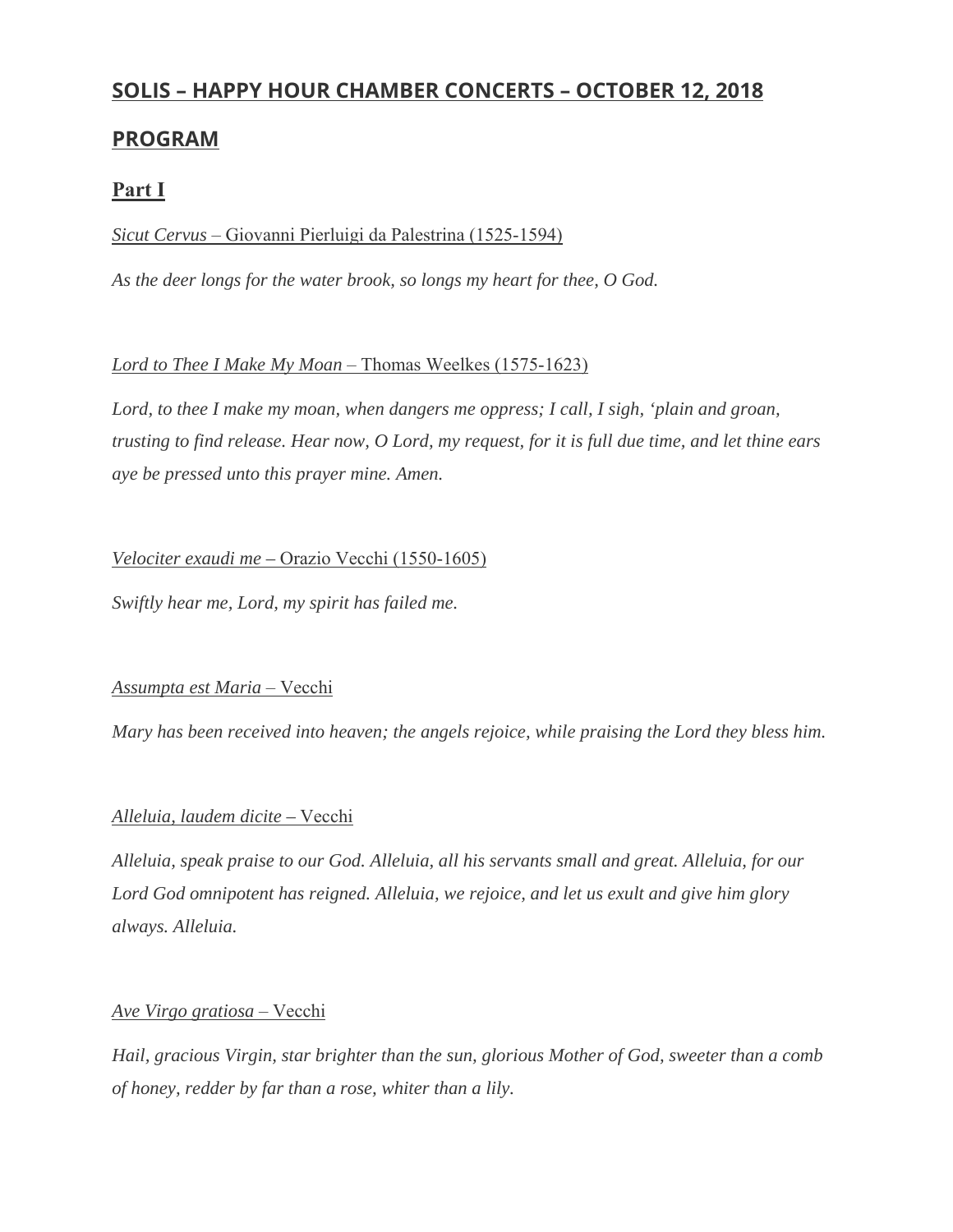#### *Omnis virtus te decorat* – Vecchi

*Every virtue adorns you, every saint honors you, Jesus Christ praises you high in the heavens above. Alleluia.*

#### *Domine, quando veneris* – Vecchi

*Lord, when you come to judge the earth, where will I hide myself from the face of your wrath? For I have sinned too much in my life.*

## **Part II**

#### *Weep, O Mine Eyes –* John Bennet (1575-1614)

*Weep, o mine eyes, and cease not; alas these your springtides methinks increase not. O when begin you to swell so high that I may drown me in you?*

#### *J'aime la pierre precieuse –* Claude le Jeune (1528-1600)

*I love the precious stone and its delicious beauty: I love gold and what is more expensive still; I love the sure sufficiency and peaceful enjoyment of property or process there be; but still more than all that; I love with pure love the beautiful virtues of Antoinette.*

#### *O Mirtillo* – Claudio Monteverdi (1567-1643)

*O Mirtillo, Mirtillo, my love, if only you could see the inner life and feelings of her whom you call most cruel Amarilli; I know well that you would feel for her that same pity which you ask of her. Oh, our souls are too unhappy in love! What joy is there, my heart, in being loved? What joy is there for me in having so dear a lover? Why, cruel Destiny, do you divide us when Love unites us? And why do you unite us, treacherous Love, when Destiny divides us?*

#### *Lasciate mi morire* – Monteverdi

*Let me die! And whom would you want to comfort me in such a cruel fate, in such great torment? Let me die!*